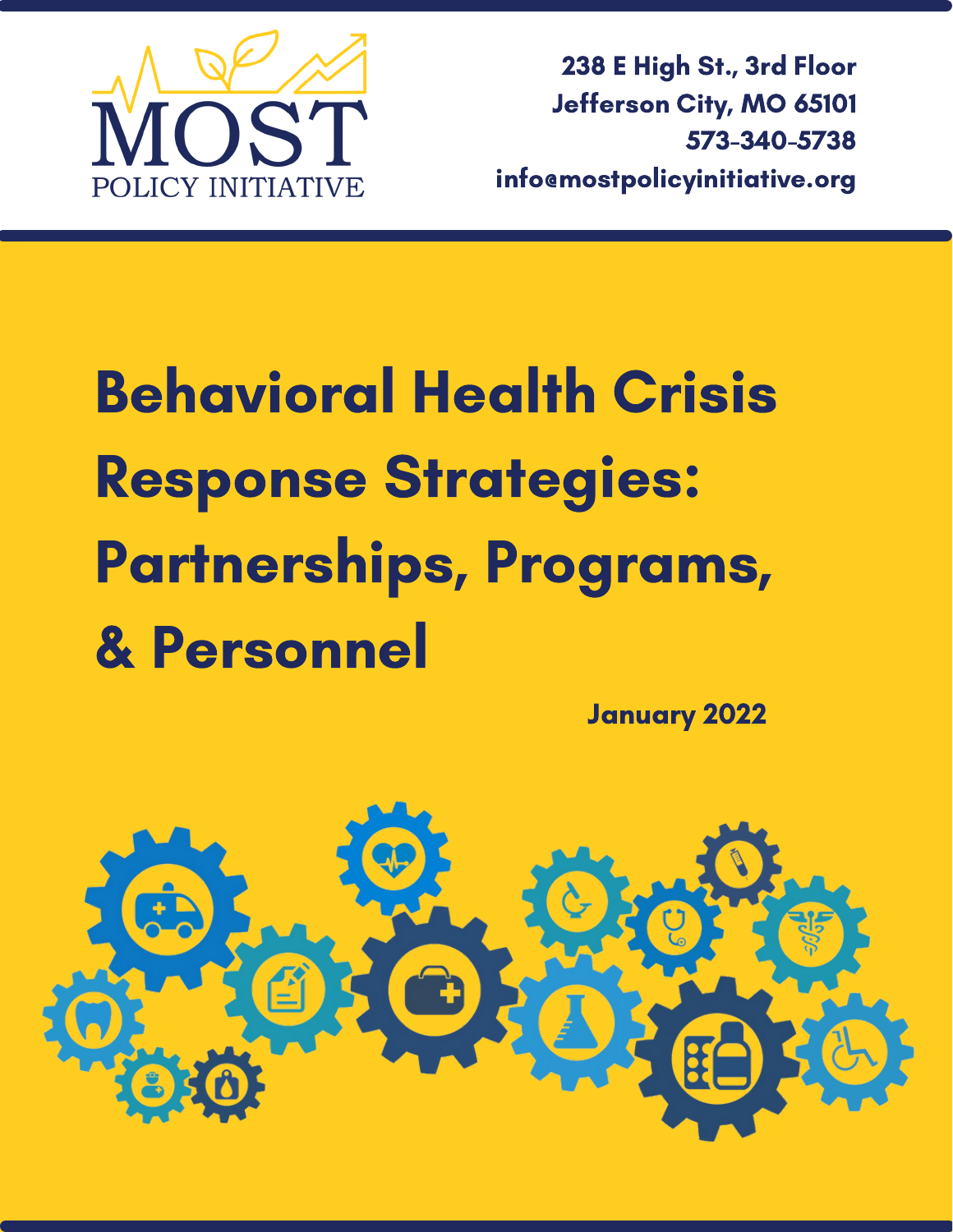#### **Executive Summary**

This report provides an overview of state- and local-level programmatic and policy approaches to responding effectively to behavioral health crises. Part I summarizes crisis response system standards. Part II highlights specific partnerships, programs, and personnel strategies that have been developed as part of a comprehensive behavioral health crisis response system. Part III lists state- and national-level legislative approaches to crisis prevention and improvement of behavioral health crisis outcomes.

#### **Acknowledgments**

Thanks to the Missouri Adult Protective Services team, including Tim Jackson, for their guidance and feedback on this project. Thank you to Leticia Hayward, MO Department of Mental Health/Division of Behavioral Health, for providing information about the Department, and for coordinating with APS on future potential inter-departmental collaboration opportunities. Thank you to Brent McGinty and Rachelle Glavin, MO Behavioral Health Council, for providing an overview of behavioral health needs and approaches in the state.

#### **Disclaimer**

This document was prepared by MOST Policy Initiative at the request of the Adult Protective Services Division of the Missouri Department of Health and Senior Services. Views expressed in this report do not necessarily represent the state of Missouri, the Missouri Department of Health and Senior Services, or MOST Policy Initiative.

#### **About MOST Policy Initiative**

MOST Policy Initiative is a nonprofit organization that provides nonpartisan information to Missouri's decisionmakers to promote long-term health, sustainability, and economic growth for people and communities by connecting science and policy at the local and state levels.

#### **Conflict of Interest Statement**

The author declares no competing interests (financial, commercial, legal, professional, personal, or otherwise) in the publication of this report.

#### **Citation**

Mueller, J.M. "Behavioral Health Crisis Response Strategies: Partnerships, Programs, & Personnel." MOST Policy Initiative. January 2022.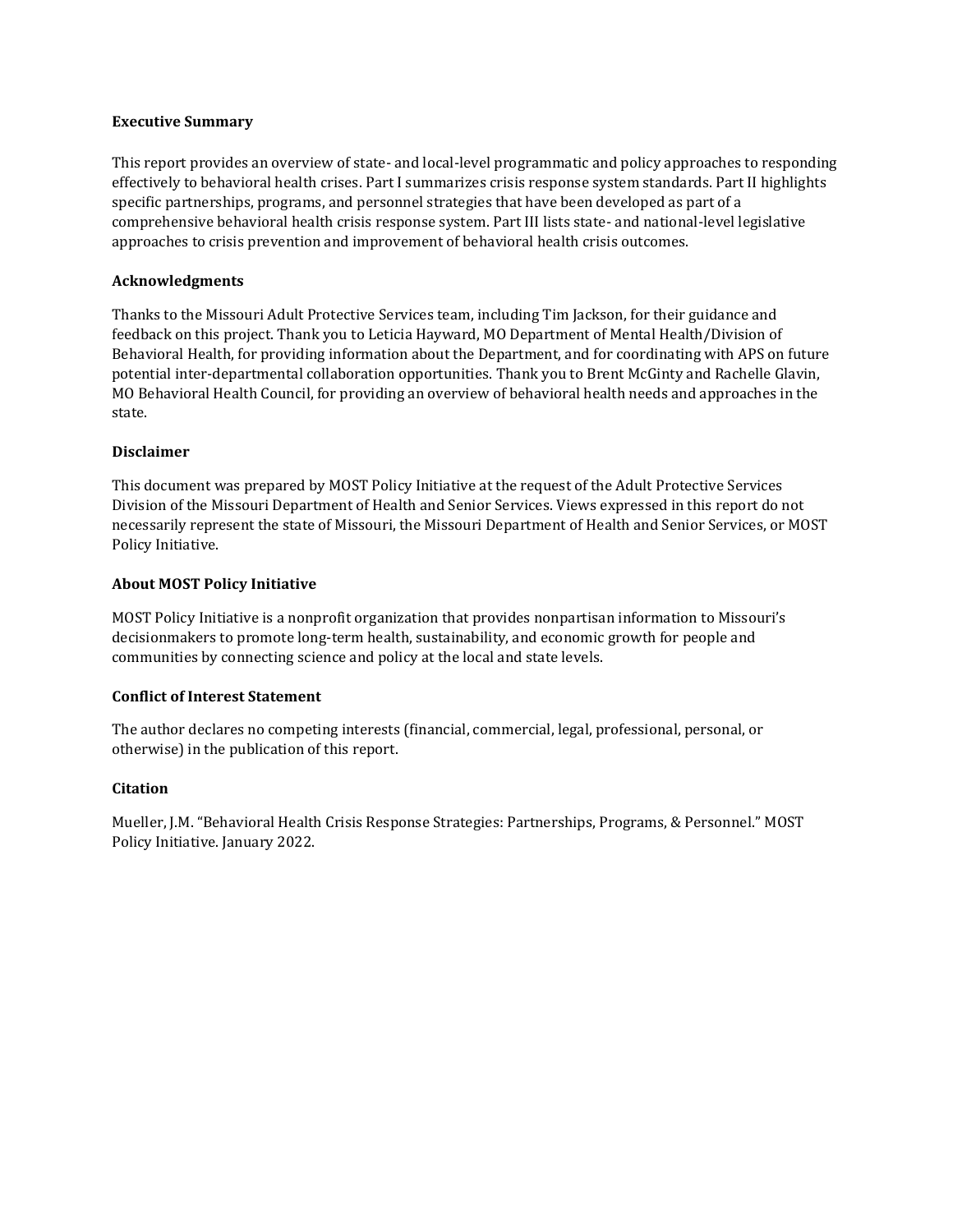# **Table of Contents**

| Part I: Behavioral Health Crisis Care Standards |                                                          |  |
|-------------------------------------------------|----------------------------------------------------------|--|
|                                                 |                                                          |  |
|                                                 | Part II: Crisis Care Partnerships, Programs, & Personnel |  |
| Partnerships                                    |                                                          |  |
|                                                 |                                                          |  |
|                                                 |                                                          |  |
|                                                 |                                                          |  |
| Programs                                        |                                                          |  |
|                                                 |                                                          |  |
|                                                 |                                                          |  |
|                                                 |                                                          |  |
|                                                 |                                                          |  |
|                                                 |                                                          |  |
| Personnel                                       |                                                          |  |
|                                                 |                                                          |  |
|                                                 |                                                          |  |
|                                                 |                                                          |  |
|                                                 |                                                          |  |
|                                                 |                                                          |  |
| Part III: State & National Legislative Trends   |                                                          |  |
|                                                 |                                                          |  |
|                                                 |                                                          |  |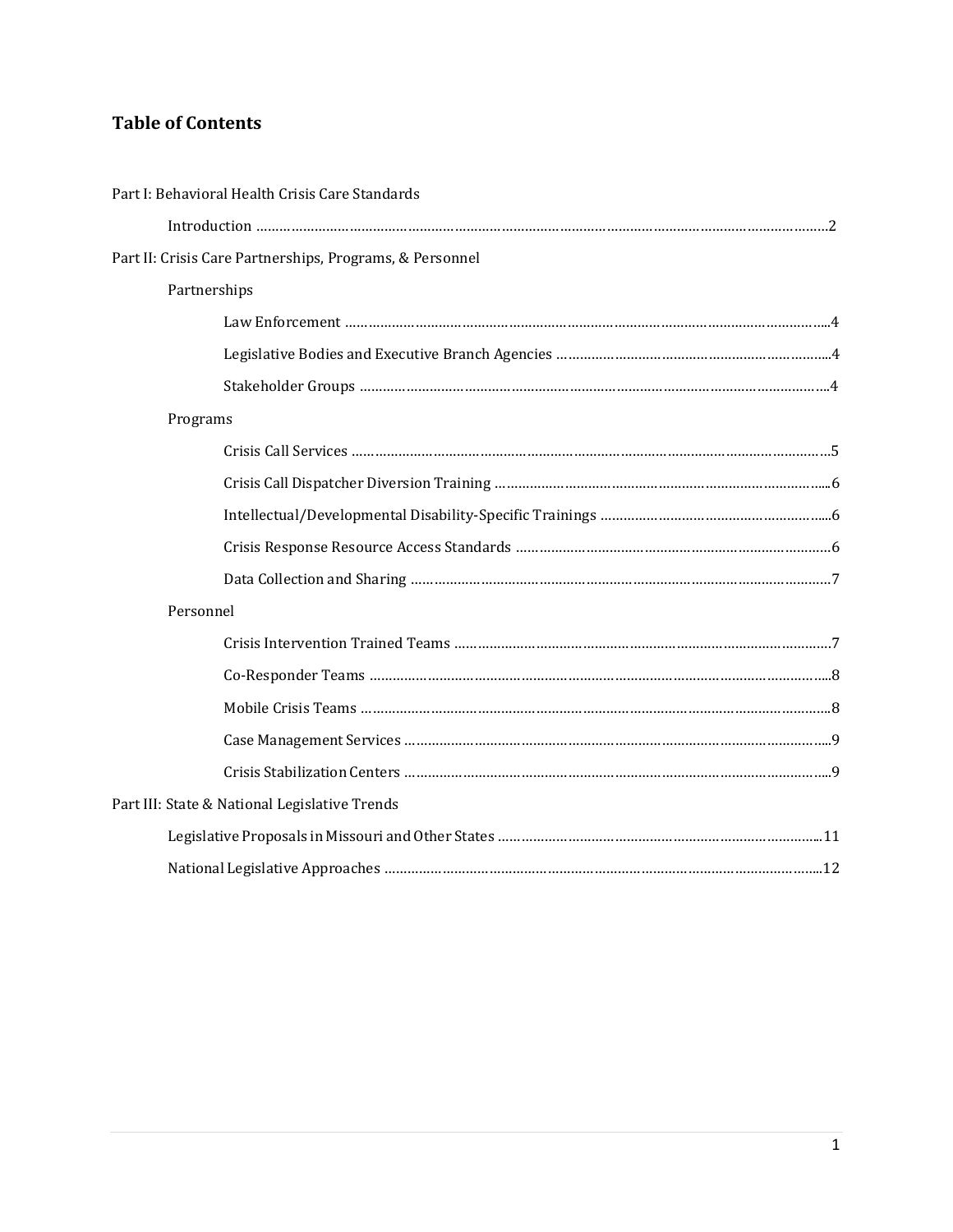# **Part I: Behavioral Health Crisis Care Standards**

#### *Introduction*

According to the National Alliance on Mental Illness (NAMI), a behavioral health crisis is "any situation in which a person's behavior puts them at risk of hurting themselves or others and/or prevents them from being able to care for themselves or function effectively in the community."<sup>1</sup>

These crises often, but not always, co-occur with conditions such as substance use disorders, depression, or other behavioral health conditions (sometimes undiagnosed). Even in individuals without pre-existing behavioral health diagnoses, several environmental or contextual factors, including home, family, relational, school, and work stressors, can lead to behavioral health crises.

In 2020, the state of Missouri reported 1,125 deaths by suicide and 64,123 mental disorder-related emergency room visits.<sup>2</sup> Additionally, some behavioral health conditions, such as substance abuse, have been exacerbated by the COVID-19 pandemic, creating the potential for worse population-level behavioral health outcomes in the short, medium, and long term. 3

The Missouri Department of Mental Health (DMH) and Department of Health and Senior Services (DHSS) operate several programs responsible for managing behavioral health crisis reports. These programs are described in detail in Section II of this report. Briefly, DMH provides rapid-response services such as the Access Crisis Intervention hotline, Crisis Intervention Teams, and Community Behavioral Health Liaisons, all of which are equipped to assess crises in real time and provide the resources necessary to resolve crises and prevent follow-up issues. Within DHSS, Adult Protective Services also operates a hotline that responds to behavioral health crises, particularly those involving individuals who require supervision from family or guardians to ensure their well-being.

The Substance Abuse and Mental Health Services Administration (SAMHSA), a branch of the U.S. Department of Health and Human Services, publishes a National Guidelines for Behavioral Health Crisis Care Best Practices guide, which is "intended to help mental health authorities, agency administrators, service providers, state and local leaders think through and develop the structure of crisis systems that meet community needs."<sup>4</sup> The guide serves as an organizing framework for this report.

SAMSHA explicitly lays out the purpose of a crisis care system. Such a system is:

- 1. An effective strategy for suicide prevention.
- 2. An approach that better aligns care to the unique needs of the individual.
- 3. A preferred strategy for the person in distress that offers services focused on resolving mental health and substance use crisis.
- 4. A key element to reduce psychiatric hospital bed overuse.
- 5. An essential resource to eliminate psychiatric boarding in emergency departments.
- 6. A viable solution to the drains on law enforcement resources in the community.
- 7. Crucial to reducing the fragmentation of mental health care.

The SAMSHA guide also provides several general baseline criteria for adequate behavioral health crisis services. First, it stipulates that crisis services should follow a "no wrong door" approach; in such a system, individuals experiencing a crisis should be able to gain access to assistance through several different contact points, ensuring that they are not denied resources due to interfacing with "inappropriate" elements of the crisis care ecosystem. In other words, crisis services should not operate as stand-alone, independent resources, but rather should be integrated into local community mental health and hospital systems as a coordinated continuum of care.

This approach also emphasizes that crisis services should be available to "anyone, anywhere, anytime", further highlighting the broad, visible, and responsive nature of an adequate care system. Some examples of common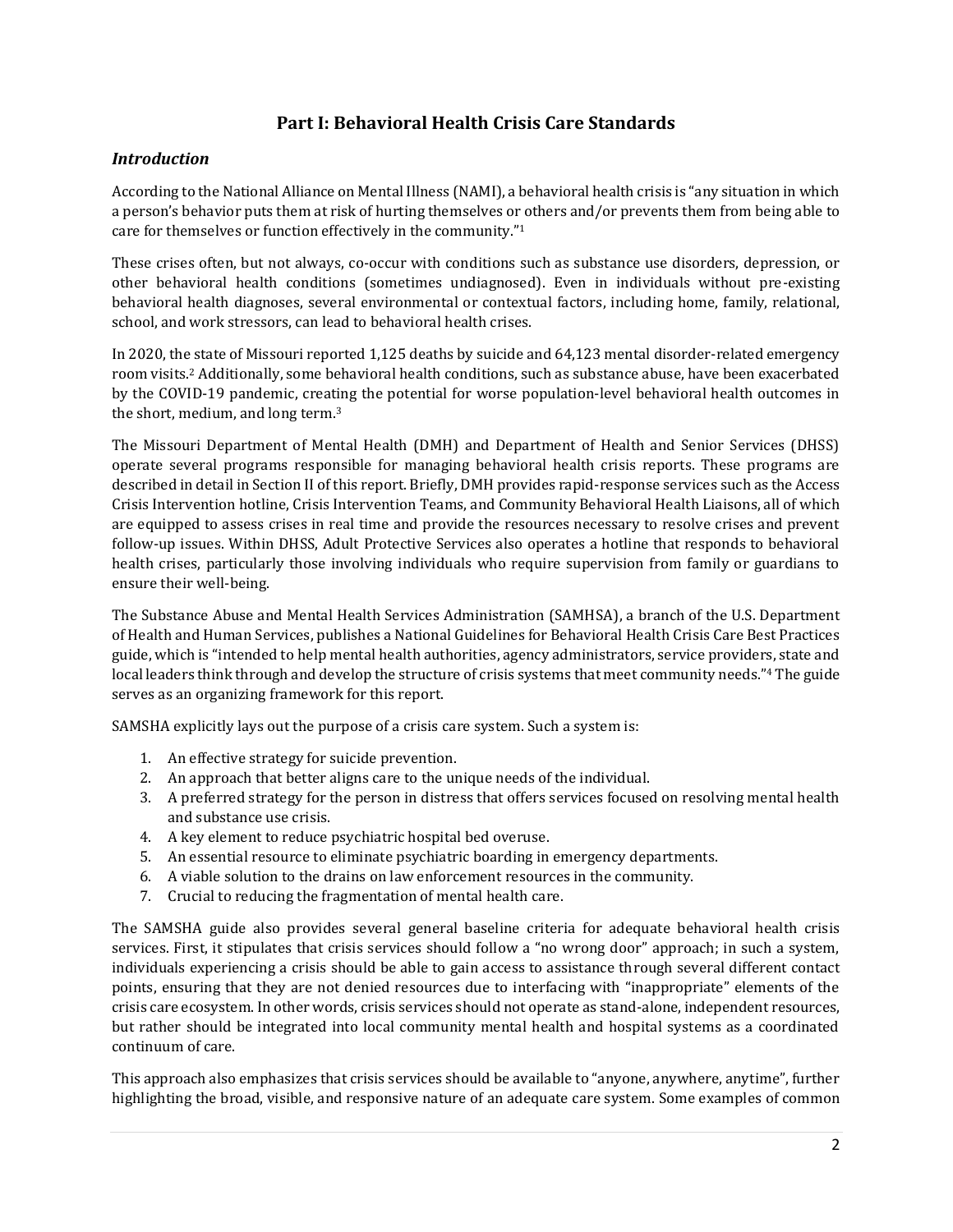crisis services that meet these criteria include 911 accepting all calls and dispatching support based on the assessed need of the caller; emergency response personnel being dispatched to wherever the need is in the community; hospital emergency departments serving everyone that comes through their doors from all referral sources. Behavioral health-specific analogs to these services may include crisis lines accepting all calls and dispatching support based on the assessed need of the caller; mobile crisis teams dispatched to wherever the need is in the community (not hospital emergency departments); and crisis receiving and stabilization facilities that serve everyone that comes through their doors from all referral source. 4

Finally, an adequate crisis care system must be personalized and coordinated. Individual needs and preferences must be assessed to inform interventions and further care. Due to the complexity typical of healthcare delivery services in the U.S., regular communication between crisis service providers, hospitals, law enforcement, community groups, and other partners should be coordinated in a transparent and flexible manner. At the governmental level, interagency collaboration is often necessary, and can take several forms (e.g., personal relationships between departments/agencies/programs, Memoranda of Understanding (MOUs), shared protocols or technological resources). 4

Figure 1 provides a schematic of crisis care coordination levels. This continuum ranges from "minimal" and "basic" coordination protocols (e.g., interpersonal relationships, protocol sharing, program partnerships) to "close" coordination (e.g., data/technology sharing). At the highest level of coordination is "air traffic control connectivity". In such a scheme, crisis and surrounding services are coordinated in real time, leading to flexible dispatching of crisis-specific resources. In best-case scenarios, such an operational arrangement will incorporate workflow tools such as internal dashboards that track the availability and location of resources such as personnel and outpatient capacity at provider facilities.

| $\leftarrow$ CRISIS SYSTEM COMMUNITY COORDINATION & COLLABORATION CONTINUUM $\rightarrow$ |                   |              |                     |               |
|-------------------------------------------------------------------------------------------|-------------------|--------------|---------------------|---------------|
| Level 1                                                                                   | Level 2           | Level 3      | Level 4             | Level 5       |
| <b>MINIMAL</b>                                                                            | <b>BASIC</b>      | <b>BASIC</b> | <b>CLOSE</b>        | <b>CLOSE</b>  |
| Agency                                                                                    | <b>Shared MOU</b> | Formal       | <b>Data Sharing</b> | "ATC          |
| Relationships                                                                             | Protocols         | Partnerships | (Not 24/7 or        | Connectivity" |
|                                                                                           |                   |              | Real-Time)          |               |

*Figure 1. SAMSHA Crisis Care Coordination Level Designations.* Higher levels on this scale indicate crisis service coordination that is more interconnected, flexible, real-time, transparent, and navigable.

Part II of this report will provide a synopsis of selected partnerships, programs, and personnel strategies that are considered "best practices" by researchers, practitioners, and interest groups involved in the provision of behavioral health care.

#### References:

- 1. Brister, T. (2018) Navigating a mental health crisis: A NAMI guide for those experiencing a mental health emergency. The National Alliance on Mental Illness[. https://www.nami.org/Support-Education/Publications-](https://www.nami.org/Support-Education/Publications-Reports/Guides/Navigating-a-Mental-Health-Crisis/Navigating-A-Mental-Health-Crisis)[Reports/Guides/Navigating-a-Mental-Health-Crisis/Navigating-A-Mental-Health-Crisis](https://www.nami.org/Support-Education/Publications-Reports/Guides/Navigating-a-Mental-Health-Crisis/Navigating-A-Mental-Health-Crisis)
- 2. Missouri Department of Mental Health. (2021) 2021 Status Report on Missouri's Substance Use and Mental Health[. https://dmh.mo.gov/sites/dmh/files/media/pdf/2022/01/sr2021-section-e.pdf](https://dmh.mo.gov/sites/dmh/files/media/pdf/2022/01/sr2021-section-e.pdf)
- 3. Mueller, J.M. (2020) COVID-19, Mental Health & Substance Abuse. MOST Policy Initiative Science Note. <https://mostpolicyinitiative.org/science-note/covid-19-mental-health-substance-abuse/>
- 4. Substance Abuse and Mental Health Services Administration, U.S. Department of Health and Human Services. National Guidelines for Behavioral Health Crisis Care: Best Practice Toolkit. [https://www.samhsa.gov/sites/default/files/national-guidelines-for-behavioral-health-crisis-care-](https://www.samhsa.gov/sites/default/files/national-guidelines-for-behavioral-health-crisis-care-02242020.pdf)[02242020.pdf](https://www.samhsa.gov/sites/default/files/national-guidelines-for-behavioral-health-crisis-care-02242020.pdf)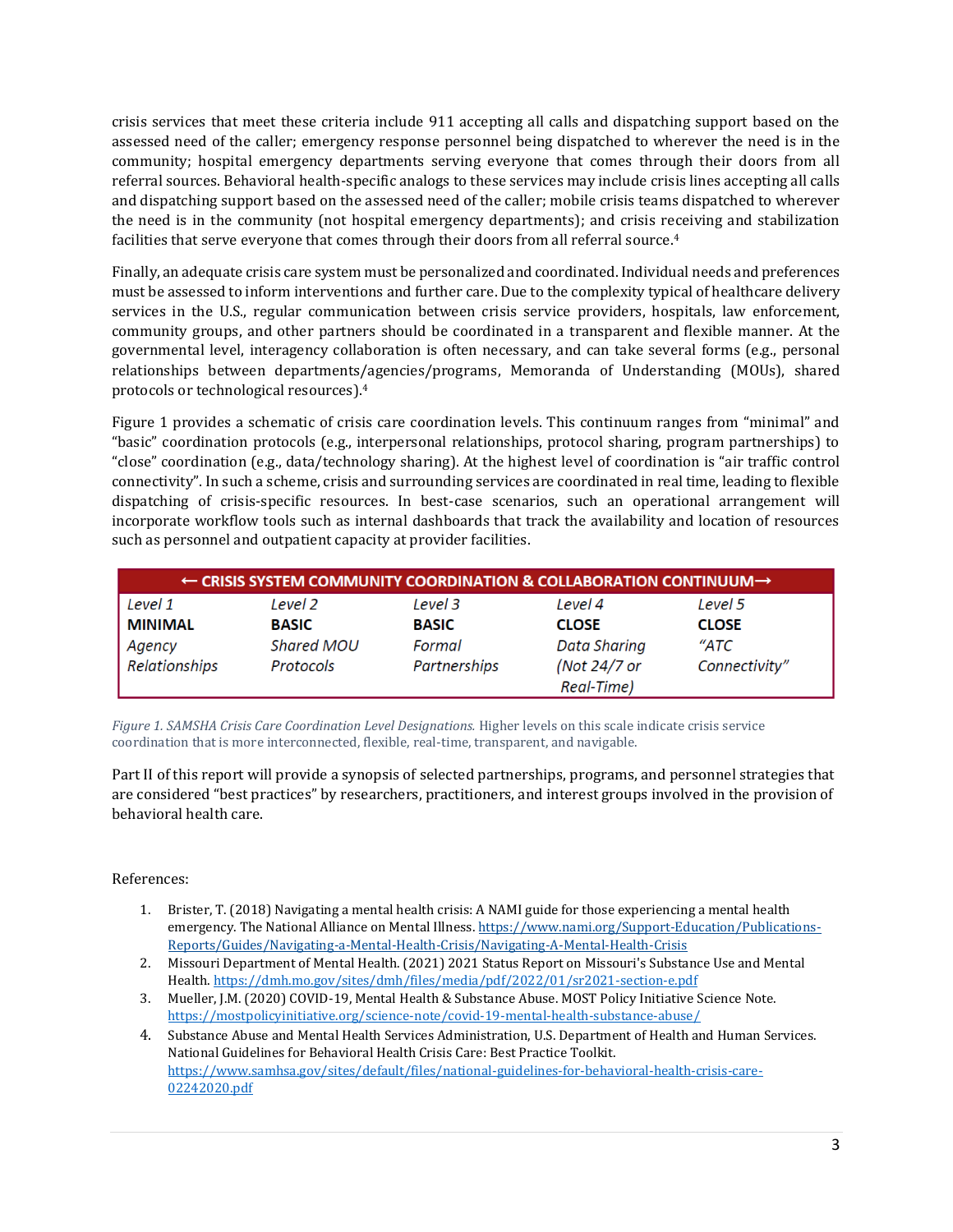# **Part II: Crisis Care Partnerships, Programs, & Personnel**

# *Partnerships*

# **1. Law enforcement**

Law enforcement agencies nationwide have reported increases in police contacts with people with mental illness or experiencing behavioral health crises in recent years. Due to widespread awareness of law enforcement agencies as a generalized crisis response service, pre-existing law enforcement resources, and varying degrees of integration of law enforcement with communities, these agencies have an ongoing role in responding to behavioral health crises (which may in some cases also overlap with criminalized activities).

Research on law enforcement responses to individuals with mental illness finds that police officers often encounter people at risk of harming themselves due to mental illness, consistently spend time attempting to resolve behavioral health crises, respond informally to crises by talking to the individual experiencing crisis, encounter a small subset of "repeat players", and transport individuals to emergency medical facilities.<sup>4,5,6</sup> Police officers may also provide support in potentially dangerous situations or provide "warm hand-offs" to behavioral health crisis personnel.

In Missouri, these networks are often maintained informally. Many departments utilize Crisis Intervention Team (CIT) training, or trauma-informed care training to better equip officers to respond to behavioral health crises. More than 10,000 law enforcement personnel in the state have been trained on how to approach and assist individuals who are experiencing a crisis due to mental illness, substance use or developmental disability. Currently, CIT Councils cover 100 counties in Missouri. The State CIT Council recently developed the Missouri Model for CIT Training.<sup>7</sup> These types of resources are discussed in further detail in the "Programs" section of Part II, found below.

There has been a recent national trend of moving away from using law enforcement agencies as the first point of contact for those experiencing a behavioral health crisis. Instead, collaborations between police officers and behavioral health professionals have become more widespread. Specific collaborative frameworks are discussed in the "Personnel" section of Part II, found below.8.9

# **2. Legislative Bodies and Executive Branch Agencies**

Within the Missouri General Assembly, the House Health & Mental Health Policy Committee and the Senate Health & Pensions Committee are the primary working groups considering legislation regarding behavioral health. In the summer of 2021, the House Subcommittee on Mental Health Policy Research also convened to consider legislative options for the 2022 regular legislative session. As of January, 2022, the Subcommittee on Mental Health Policy Research has not yet issued a report documenting their findings.

These legislative groups are key players in determining the viability and sustainability of behavioral health program and personnel (discussed in the following subsections of this report), as they must provide authorization for state-level actions (in many, but not all, cases) and also play a part in discussions around the appropriations process for any authorized actions.

Within the executive branch, the Department of Mental Health (DMH) is the primary coordinator of stateprovided behavioral health resources. In particular, the Division of Behavioral Health operates numerous programs and manages behavioral health-focused personnel. These programs are discussed in Parts II and III of this report, as appropriate.

#### **3. Stakeholder Groups**

Several non-governmental interest groups in Missouri or at the national level provide resources to improve behavioral health crisis responses in the state. A sample of these groups is provided below with brief descriptions and links to their websites.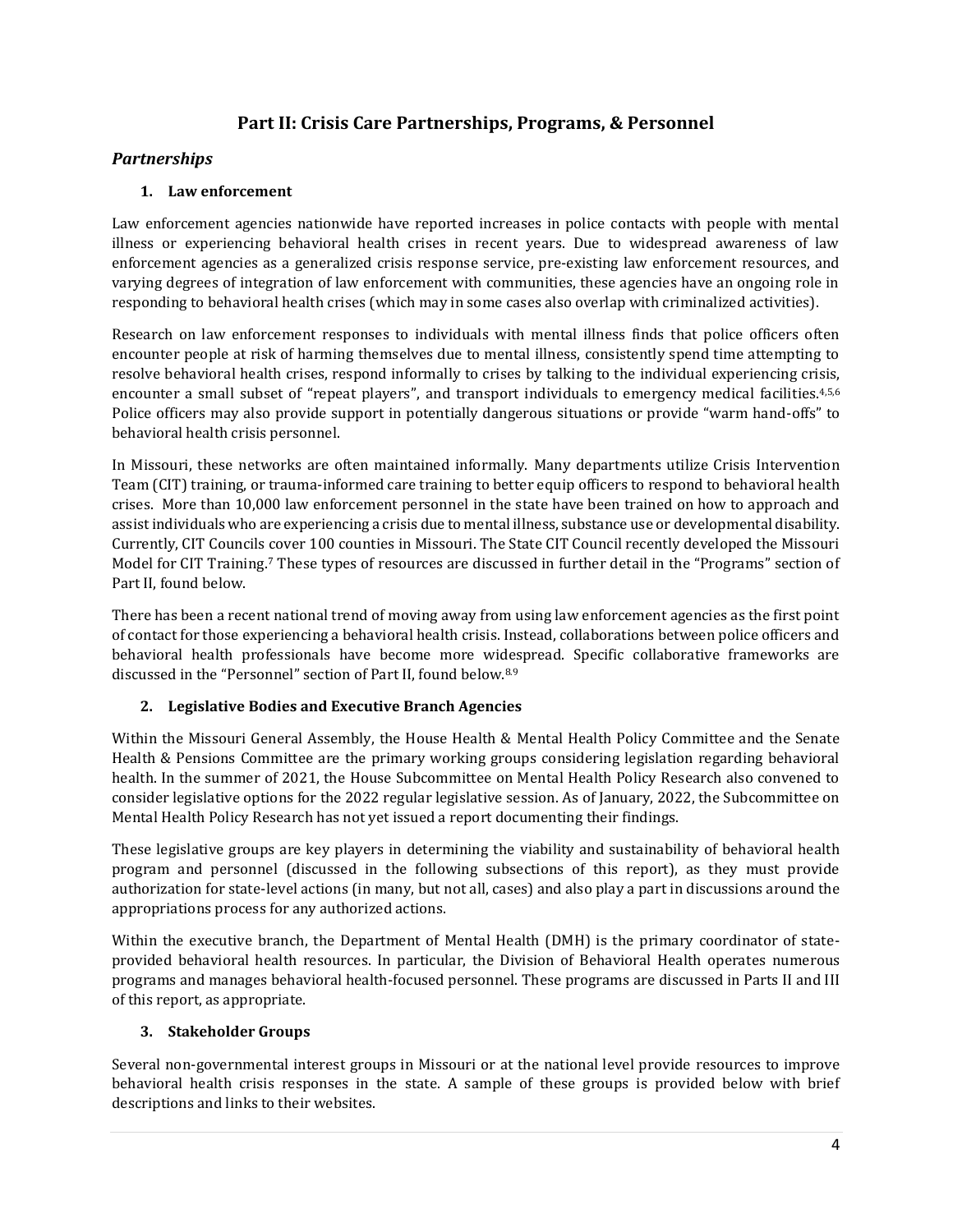- [Missouri Behavioral Health Council:](https://www.mobhc.org/) A network of member agencies throughout the state that provides a comprehensive array of psychiatric and substance abuse treatment services and supports as appropriate for children/adolescents, adults and senior adults. The Council also develops programs and promotes best practices that improve behavioral health in Missouri.
- [MO CIT Council:](https://www.missouricit.org/) The Missouri Crisis Intervention Team (CIT) Council is a network of representatives from each established local council across the state, Community Behavioral Health Liaisons (CBHLs), state agencies and associations, and those with lived experience. The Council works to address any structural barriers at the state level and advocates for policy and legislative changes that may be necessary to support health and wellness. The Council also provides direction and support on the CIT curriculum, training expansion, and implementation of the program.
- [National Alliance on Mental Illness Missouri:](https://namimissouri.org/) NAMI Missouri is a nonprofit organization that provides education, support, and advocacy on behalf of people with serious mental illness and their families. NAMI Missouri is the chartered statewide organization of the National Alliance on Mental Illness and has nine affiliate chapters in Missouri.
- [The National Center on Criminal Justice and Disability:](http://www.thearc.org/our-initiatives/criminal-justice/) The Arc's National Center on Criminal Justice and Disability (NCCJD) serves as a bridge between the criminal justice and disability communities. NCCJD pursues and promotes safety, fairness, and justice for people with intellectual/developmental disabilities as victims, witnesses, suspects, defendants, and incarcerated persons.

# *Programs*

# **1. Crisis Call Services**

According to SAMSHA, crisis call services provide "real-time access to a live person every moment of every day for individuals in crisis." Minimum expectations for adequate operation of a regional crisis call service include:

- i. Operating every moment of every day (24/7/365)
- ii. Staffing with clinicians overseeing clinical triage and other trained team members to respond to all calls received
- iii. Answering every call or coordinating overflow coverage with a resource that also meets all of the minimum crisis call center expectations defined in the SAMSHA toolkit
- iv. Assessing risk of suicide in a manner that meets NSPL standards and danger to others within each call
- v. Coordinating connections to crisis mobile team services in the region
- vi. Connecting individuals to facility-based care through warm hand-offs and coordination of transportation as needed

Best practices for operation of a crisis call service include:

- i. Incorporating "Caller ID" functionality
- ii. Implementing GPS-enabled technology in collaboration with partner crisis mobile teams to more efficiently dispatch care to those in need
- iii. Utilizing real-time regional bed registry technology to support efficient connection to needed resources
- iv. Scheduling outpatient follow-up appointments in a manner synonymous with a warm handoff to support connection to ongoing care following a crisis episode.
- v. Offering text and chat options to better engage entire communities in care

In Missouri, the Department of Mental Health (DMH) operates the [Access Crisis Intervention \(ACI\) hotline](https://dmh.mo.gov/behavioral-health/treatment-services/specialized-programs/behavioral-health-crisis-hotline) to field crisis calls. ACI provides free access to services for both youth and adults experiencing a behavioral health crisis. All calls to ACI are strictly confidential, and hotlines are staffed 24/7 by behavioral health professionals.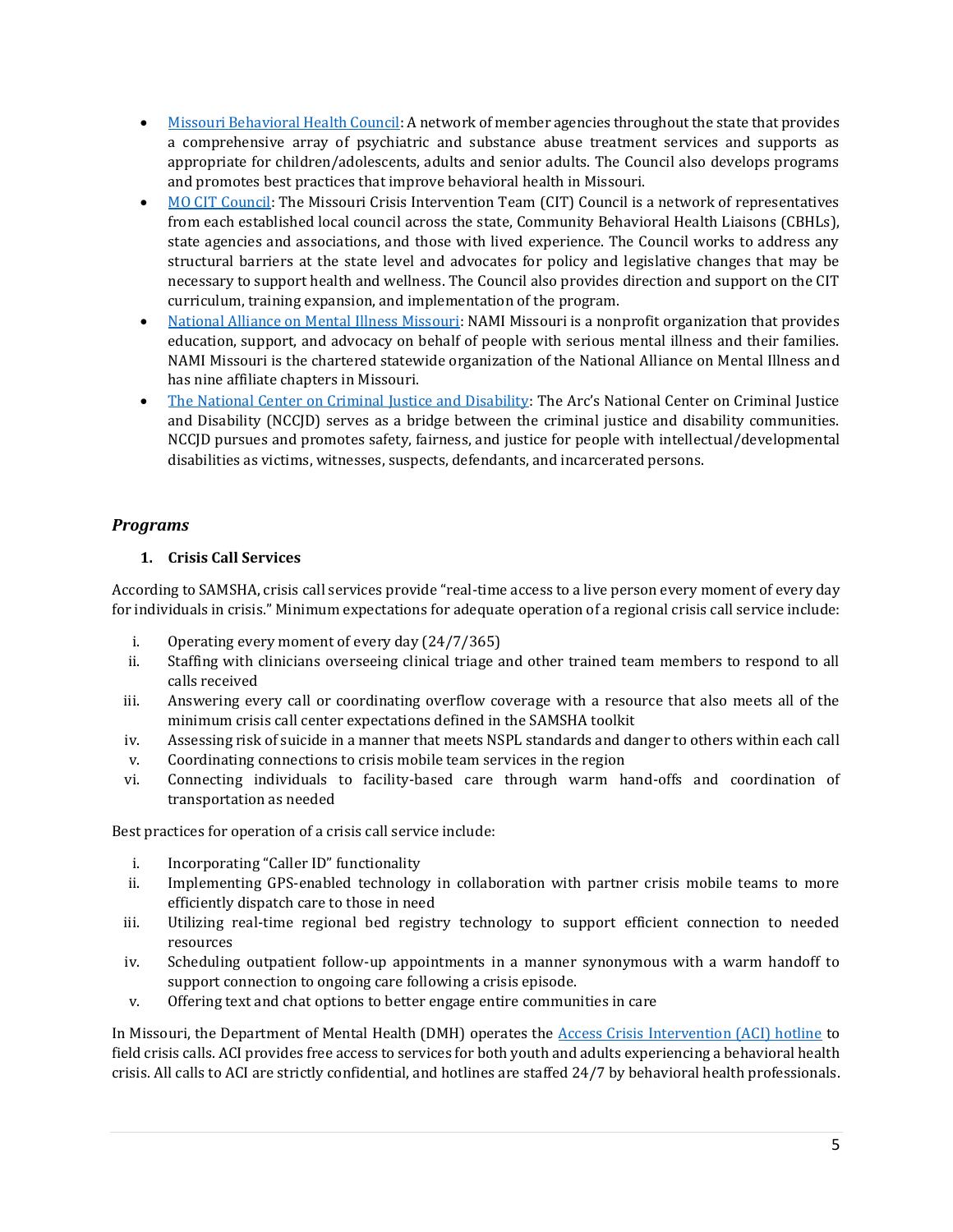Assistance may include follow-up phone contact, referrals to resources in the community, next day behavioral health appointments, or a mobile response. Mobile is defined as either going to the location of the crisis, or to another secure community location.

ACI data are tracked quarterly usin[g this form](https://dmh.mo.gov/media/pdf/aci-quarterly-report) to inform program performance.

#### **2. Crisis Call Dispatcher Diversion Training**

In addition to dedicated crisis call lines, 911 or other emergency dispatchers may be trained to handle behavioral health crisis calls. Such training is expected to instruct dispatchers on how to:

- i. Practice active engagement with callers and make efforts to establish rapport to enhance the caller's collaboration in securing their own safety
- ii. Use the least invasive intervention and consider involuntary emergency interventions as a last resort, except for in circumstances as described below
- iii. Initiate life-saving services for attempts in progress (in accordance with guidelines that do not require the individual's consent to initiate medically necessary rescue services)
- iv. Initiate active rescue to secure the immediate safety of the individual at risk if the caller remains unwilling and/or unable to take action to prevent their suicide and remains at imminent risk
- v. Practice active engagement with persons calling on behalf of someone else ("third-party callers") towards determining the least invasive, most collaborative actions to best ensure the safety of the person at risk
- vi. Maintain caller ID or other method of identifying the caller's location that is readily accessible to staff

The City of St. Louis is currently partnering with Behavioral Health Response (BHR) to train 911 dispatchers to divert calls to behavioral health professionals at BHR rather than law enforcement personnel. This program is being rolled out simultaneously with a co-responder program that will partner behavioral health professionals with law enforcement.<sup>10</sup>

#### **3. Intellectual/Developmental Disability-Specific Trainings**

Due to the frequent co-occurrence of intellectual/developmental disabilities (I/DD) with behavioral health crises, I/DD-specific trainings and services have been developed to instruct professionals how to best serve this population.<sup>11</sup> According to the Arc's National Center on Criminal Justice and Disability, "Pathways to Justice is a model for law enforcement, victim services professionals, and legal professionals developed by the National Center on Criminal Justice and Disability. It was designed to create and support Disability Response Teams (DRTs) to better serve people with I/DD who come in contact with the criminal justice system, whether they are crime victims/survivors, suspects, witnesses, defendants, incarcerated, or some combination. DRTs can include a range of community members, including law enforcement, victim service providers, attorneys, selfadvocates, parent advocates, and disability advocates. The training is designed as a kickoff event for longerterm cross-system collaborations to identify barriers to justice for people with I/DD and develop practical sitespecific solutions." 12

In addition, Crisis Intervention Team (CIT) training (discussed in more detail below) usually does not specialize in these areas. The Vera Institute for Justice notes that "(a)n examination of the frequency of CIT responses to people living with I/DD and the nature of these events would help determine whether CIT programs benefit this population. Research might highlight the need for additional CIT training content, I/DD-specific training, and the need to engage additional community partners in model development or implementation to better serve people living with I/DD who may come in contact with police during a behavioral health crisis."<sup>11</sup>

#### 4. **Crisis Response Resource Access Standards**

To ensure uniform adherence to best practices, regulatory action may be taken to enshrine crisis response requirements in state code. For example, the *State of Iowa administrative code* lays out minimum crisis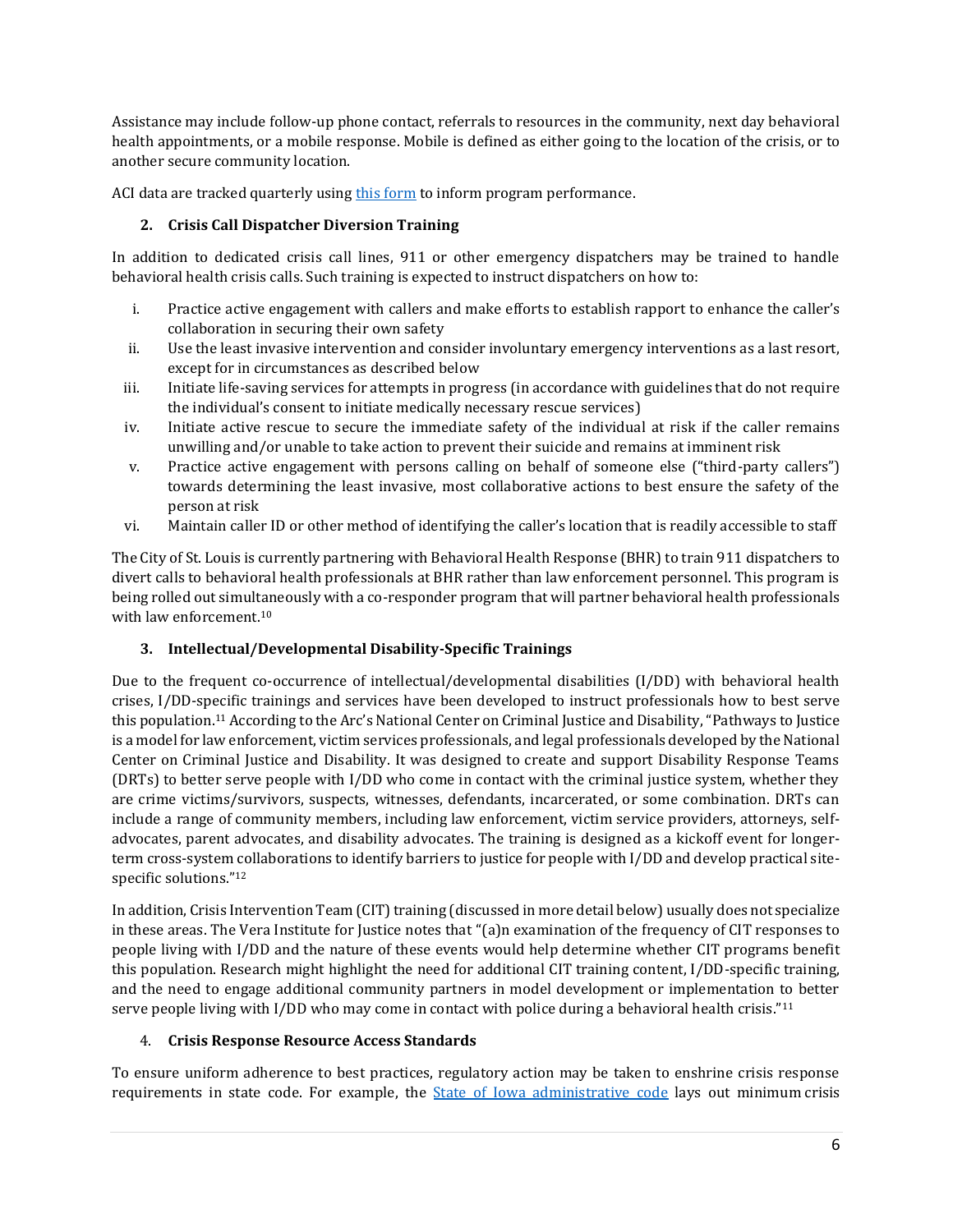response statewide standards, stipulating that:

- i. Crisis services shall be available 24 hours per day, 7 days per week, 365 days per year for individuals experiencing mental health and disability-related emergencies. A region may make arrangements with one or more other regions to meet the required access standards.
- ii. An individual who has been determined to need CSCBS shall receive face-to-face contact from the CSCBS provider within 120 minutes from the time of referral.
- iii. An individual in need of mobile response services shall have face-to-face contact with mobile crisis staff within 60 minutes of dispatch.
- iv. An adult who has been determined to need 23 -hour observation and holding shall receive 23-hour observation and holding within 120 minutes of referral. The service shall be located within 120 miles from the residence of the individual.

The MO DMH Access Crisis Intervention (ACI) program has similar, but less thorough, rules in place [\(9 CSR 30-](https://www.sos.mo.gov/cmsimages/adrules/csr/current/9csr/9c30-4.pdf) [4.195\)](https://www.sos.mo.gov/cmsimages/adrules/csr/current/9csr/9c30-4.pdf).

#### 5. **Data Collection and Sharing**

To move up SAMSHA's "Crisis System Community Coordination & Collaboration Continuum" (Figure 1), states may also consider improving data collection and sharing protocols. Documenting behavioral crisis event data such as time, location, type of event, type of response, and event resolution can provide a tool for improvement of services, as well as a basis for program accountability.

Ultimately, real-time data-sharing is required to achieve "Air Traffic Control"-level coordination (SAMSHA's highest-level designation) between crisis response elements.<sup>13</sup> For example**,** when people with serious mental illnesses or intellectual/developmental disabilities give consent in advance, agencies can use real-time "flagging systems" to alert responders to an individual's specific needs during an encounter, potentially tailoring the response to the situation more appropriately.

# *Personnel*

#### **1. Crisis Intervention Trained Teams**

Data suggest that  $\sim$ 10% of all police contacts with the public involve persons with serious mental illnesses. Law enforcement surveys suggest that officers often do not feel adequately trained to effectively respond to behavioral health crises, that such events are very time-consuming, and that behavioral health providers are not very responsive to attempts to coordinate.<sup>14</sup> Officers also perceive these calls as unpredictable and dangerous, which may lead them to escalate the situation rather than resolve it through de-escalation.

To better prepare law enforcement for these encounters, Crisis Intervention Team (CIT) training has become widespread nationally and in Missouri. This instruction includes 40 hours of specialized training for officers provided by behavioral health clinicians, consumer/family advocates, legal experts, and experienced CIT officers. Training includes information on signs and symptoms of mental illnesses, mental health treatment resources, co-occurring disorders, legal issues, and de-escalation techniques. CIT curricula may also include content on intellectual/developmental disabilities, age-specific issues, and trauma-informed care.<sup>14</sup> Following the initial training, officers may also meet for debriefing meetings and in-service trainings to discuss tactical issues, relay different experiences and scenarios they have encountered, and participate in advanced training.

After training, the CIT officer leads a police-based crisis intervention team of non-CIT-trained officers. The CIT officer may utilize de-escalation and resolution techniques and provide referral services, access ACI crisis services, or transport the individual to a partnered hospital emergency room or crisis stabilization center.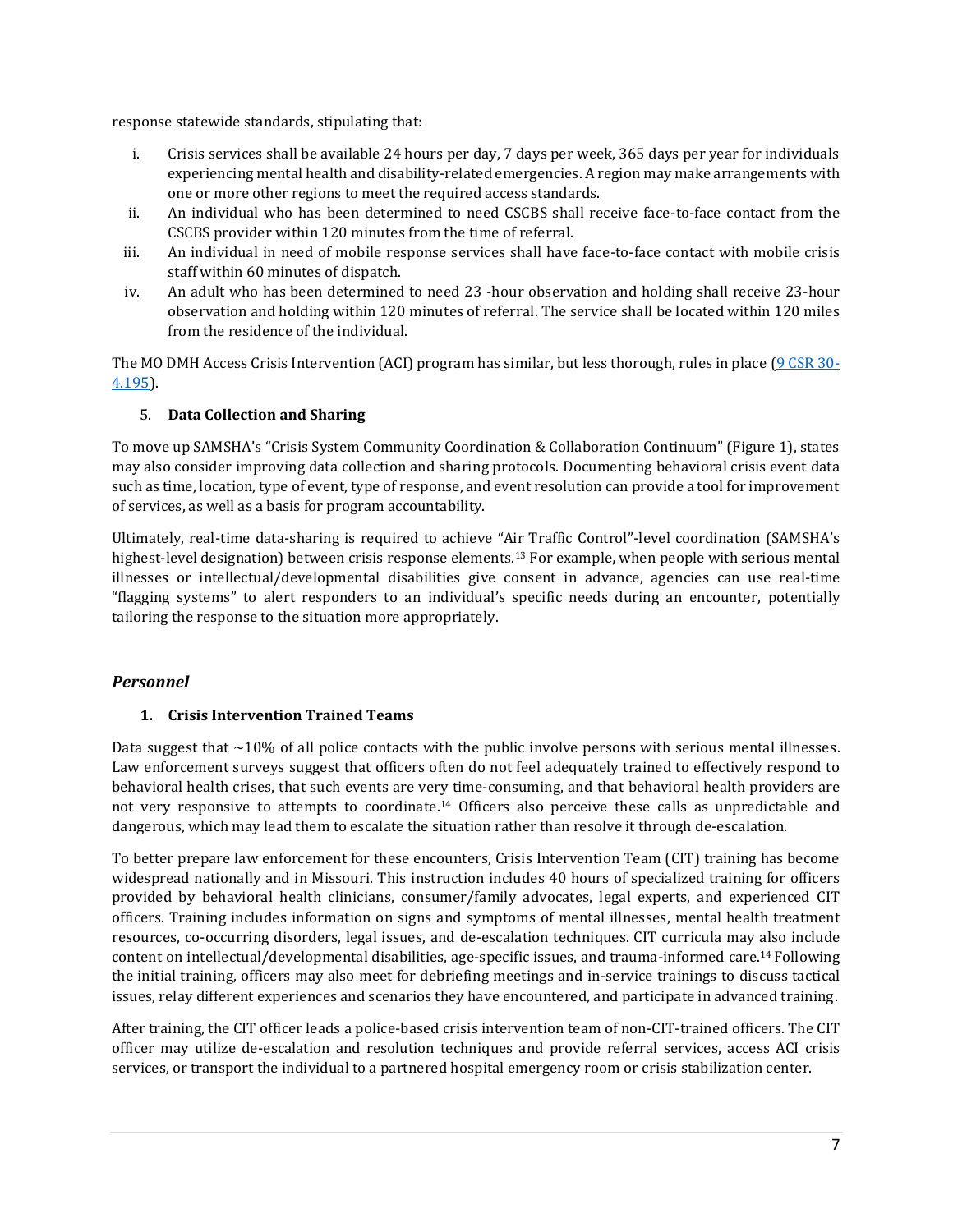CIT-trained officers are more likely than their non-CIT peers to report "verbal engagement" as the highest level of force used. CIT-trained officers are also more likely to resolve calls with referral or transport to mental health services and less likely to resolve calls with arrest than officers without CIT training. CIT implementation results in significant increases in the number of identified mental health calls, more transports to the emergency department for mental health-related reasons, and an increase in the proportion of transports that are voluntary.<sup>11</sup>

The Missouri Crisis Intervention Team (MO CIT) Council hosts trainings for Missouri law enforcement and corrections officers. Trainings are offered several times each year, and local CIT councils cover the majority of counties in the state.

# **2. Co-Responder Teams**

Clinicians can accompany or respond at the request of officers in the field, providing on-site assessment and referral services. Co-responder clinicians may also follow up with each individual to ensure resources have been provided.

Interviews with police and co-responder team members indicate that they agree that the program has improved response outcomes and reduced the time police spend on calls. Calls handled by co-responder teams are significantly more likely to be resolved without psychiatric hospitalization of (55% vs. 28%) and costs are 23% lower than calls handled by police alone. Surveys of officers and consumers suggested relatively high levels of satisfaction as well. The most common outcomes from co-responder team visits are: referral to an agency other than law enforcement (58.6%) and recommended clearance/resolution (20.7%).<sup>11</sup>

There are models for this type of response in Springfield, Missouri [\(Virtual-Mobile Crisis Intervention\)](https://www.ibhi.net/2017MiamiPresentations/16%20Burrell.pdf) and St. Louis. MO DMH also has 31 [Community Behavioral Health Liaisons](https://dmh.mo.gov/behavioral-health/treatment-services/specialized-programs/liaisons) (CBHLs), with budgeting for 50 more in FY 2022. CBHLs, who are based at community mental health centers, work with local law enforcement and court personnel to connect people experiencing behavioral health crises to available treatments and community services. CBHLs have referred over 70,000 Missourians in crisis for services and provided more than 900 trainings on behavioral health topics for over 13,600 law enforcement officers. These trainings are provided at no cost to law enforcement and are Peace Officer Standards and Training (POST) certified.<sup>7</sup>

# **3. Mobile Crisis Teams**

Mobile crisis teams consist of two or more individuals who offer community-based intervention to individuals in need wherever they are (including at home, work, or anywhere else in the community). A proposed benefit of the MCT model is that it is connected to the community mental health system, which may help in making linkages to care. Ideally, the mobile approach could even provide short-term case management until referral to other services.

SAMSHA indicates that the minimum expectations for operation of a mobile crisis team include:

- i. Including a licensed and/or credentialed clinician capable to assessing the needs of individuals within the region of operation
- ii. Responding where the person is (home, work, park, etc.) and not restricting services to select locations within the region or particular days/times
- iii. Connecting individuals to facility-based care as needed through warm hand-offs and coordinating transportation when and only if situations warrant transition to other locations

Additionally, best practices for mobile crisis teams include:

- i. Incorporating peers within the mobile crisis team
- ii. Responding without law enforcement accompaniment unless special circumstances warrant inclusion in order to support true justice system diversion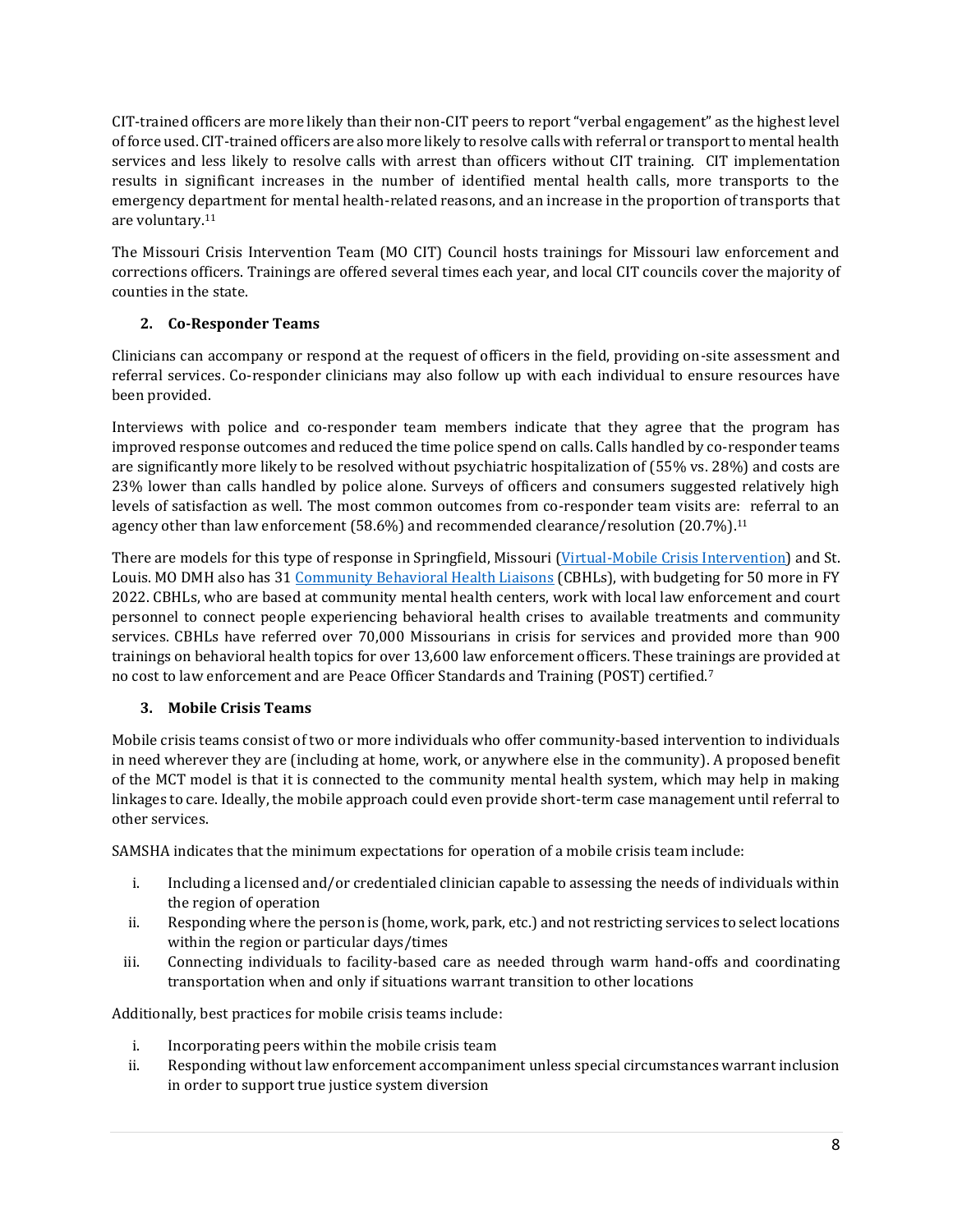- iii. Implementing real-time GPS technology in partnership with the region's crisis call center hub to support efficient connection to needed resources and tracking of engagement
- iv. Scheduling outpatient follow-up appointments in a manner synonymous with a warm handoff in order to support connection to ongoing care

Callers who receive a mobile crisis team response are 17% more likely to receive community-based mental health services within 90 days of the crisis event than those who receive a police response.<sup>11</sup> However, research highlights some limitations of mobile crisis team's abilities to address psychiatric emergencies. These include limited capacity (e.g., one team, may serve an entire geographic area) and availability (e.g., only on duty during certain hours or on certain days), long wait times, and the need to call law enforcement for assistance in certain situations.<sup>11</sup>

The Missouri Department of Mental Health currently dispatches MCTs through the Access Crisis Intervention (ACI) program.

#### **4. Case Management Services**

Law enforcement agencies, in partnership with mental health providers or other emergency service agencies, are developing strategies to better meet the needs of "high utilizers" (people who have repeated contacts with crisis response teams). These teams provide outreach and follow-up to keep people connected to care and reduce the number of contacts with police and emergency response systems. Strategies include short-term follow-up and referrals or longer-term case management in partnership with community organizations. Currently no research available on the outcomes associated with these services, but pilot program results from Houston, TX report a 70% decrease in contacts with high utilizers in the 6 months after implementation.<sup>11</sup>

MO DMH currently provides case management services for individuals with developmental disabilities.

#### **5. Crisis Stabilization Centers**

Crisis stabilization centers provide "no-wrong-door" access to behavioral health care by operating similarly to hospital emergency department that accepts all walk-ins and emergency responder drop-offs. Crisis stabilization services may include walk-in services, telephone services, short-term residential treatment, 23 hour crisis stabilization units, the "[living room model](https://www.nami.org/Blogs/NAMI-Blog/September-2020/Responding-to-Crisis-The-Crisis-Living-Room)", and psychiatric hospitalization.

SAMSHA indicates the following minimum expectations for operating a crisis stabilization center:

- i. Accept all referrals
- ii. Do not require medical clearance prior to admission but rather assessment and support for medical stability while in the program
- iii. Design services to address mental health and substance use crisis issues
- iv. Employ the capacity to assess physical health needs and deliver care for most minor physical health challenges with an identified pathway in order to transfer the individual to more medically staffed services if needed
- v. Be staffed at all times (24/7/365) with a multidisciplinary team capable of meeting the needs of individuals experiencing all levels of crisis in the community; including psychiatrists or psychiatric nurse practitioners (telehealth may be used), nurses, licensed and/or credentialed clinicians capable of completing assessments in the region, and peers with lived experience similar to the experience of the population served.
- vi. Offer walk-in and first responder drop-off options
- vii. Be structured in a manner that offers capacity to accept all referrals at least 90% of the time with a no rejection policy for first responders
- viii. Screen for suicide risk and complete comprehensive suicide risk assessments and planning when clinically indicated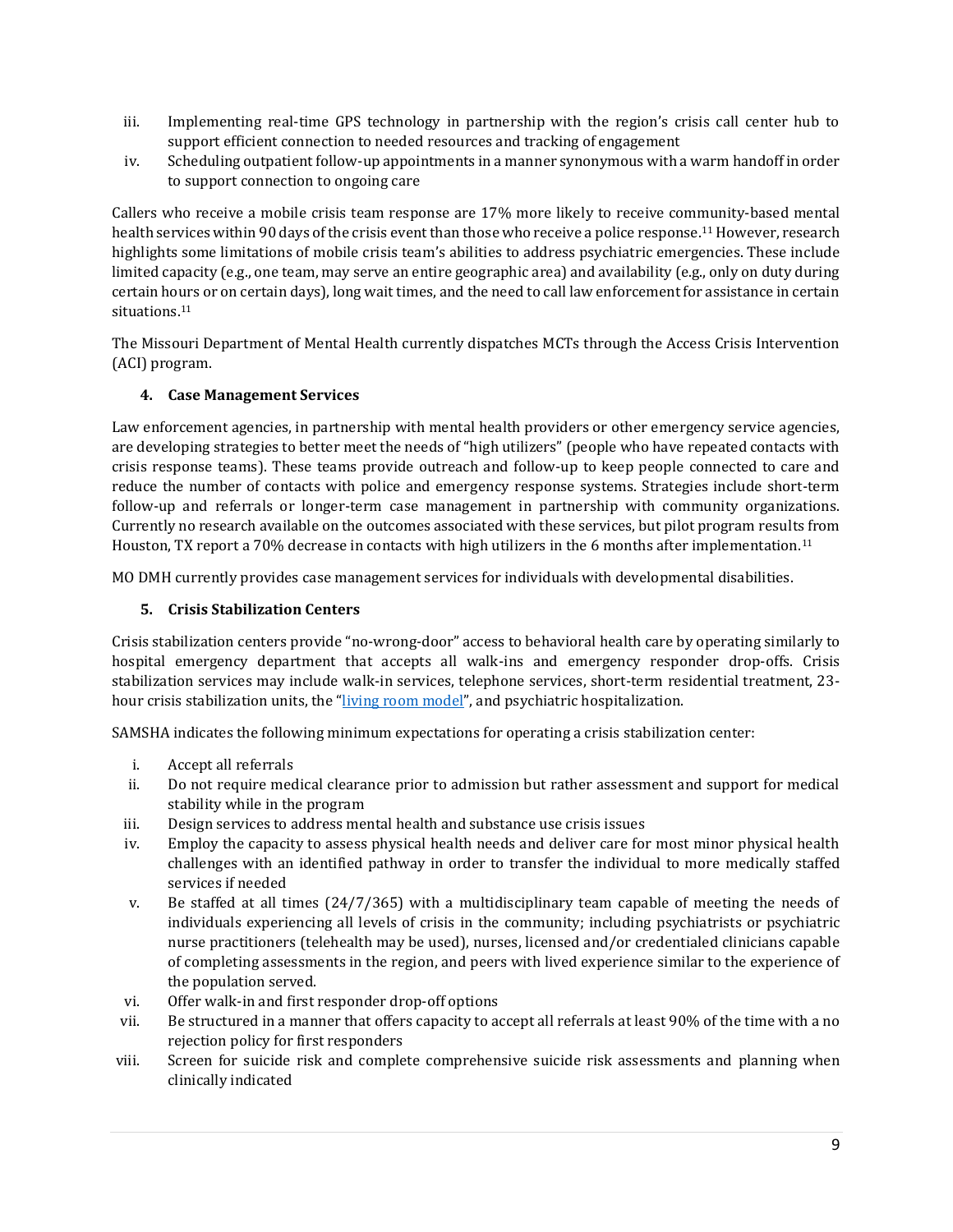ix. Screen for violence risk and complete more comprehensive violence risk assessments and planning when clinically indicated.

Additionally, SAMSHA indicates that best practices for operation of a crisis stabilization center include:

- i. Functioning as a 24 hour or less crisis receiving and stabilization facility
- ii. Offering a dedicated first responder drop-off area
- iii. Incorporating some form of intensive support beds into a partner program (could be within the services' own program or within another provider) to support flow for individuals who need additional support
- iv. Including beds within the real-time regional bed registry system operated by the crisis call center hub to support efficient connection to needed resources
- v. Coordinating connection to ongoing care

Crisis stabilization centers are effective at providing suicide prevention services, addressing behavioral health treatment, diverting individuals from entering a higher level of care and addressing the distress experienced by individuals in a behavioral health crisis. Studies also show that the cost of crisis stabilization centers is significantly less than psychiatric inpatient units, and satisfaction among clients is greater.<sup>11,15</sup>

The Missouri 2021-22 budget provides funds to establish six new crisis stabilization centers and maintain/expand operations in KC, Springfield, and Joplin.

#### References:

- 5. Reuland, M., Schwarzfeld, M., Draper, L. (2009) Law Enforcement Responses to People with Mental Illnesses: A Guide to Research-Informed Policy and Practice. Council of State Governments Justice Center. <https://csgjusticecenter.org/wp-content/uploads/2020/02/le-research.pdf>
- 6. Geller, J.L., Fisher, W.H., McDermeit, M. (1995) A national survey of mobile crisis services and their evaluation. *Psychiatr. Serv.,* 46(9):893-7.
- 7. Missouri Department of Mental Health. (2021) Legislator Briefing. [https://dmh.mo.gov/media/pdf/2021](https://dmh.mo.gov/media/pdf/2021-legislator-briefing) [legislator-briefing](https://dmh.mo.gov/media/pdf/2021-legislator-briefing)
- 8. National Conference of State Legislatures. (2020) Police-Mental Health Collaboration. <https://www.ncsl.org/research/civil-and-criminal-justice/mental-health-needs-of-criminal-justice.aspx>
- 9. Beck, J., Reuland, M., Pope, L. (2020) Behavioral Health Crisis Alternatives: Shifting from Police to Community Responses. Vera Institute of Justice[. https://www.vera.org/behavioral-health-crisis-alternatives](https://www.vera.org/behavioral-health-crisis-alternatives)
- 10. Behavioral Health Response. (2021) Inspiring Hope and Saving Lives: 2021 Annual Report. <https://bhrstl.org/docs/BHRAnnualReport.pdf>
- 11. Watson, A.C., Compton, M.T., Pope, L.G. (2019) Crisis Response Services for People with Mental Illnesses or Intellectual and Developmental Disabilities: A Review of the Literature on Police-based and Other First Response Models. Vera Institute of Justice[. https://www.vera.org/downloads/publications/crisis-response-services-for](https://www.vera.org/downloads/publications/crisis-response-services-for-people-with-mental-illnesses-or-intellectual-and-developmental-disabilities.pdf)[people-with-mental-illnesses-or-intellectual-and-developmental-disabilities.pdf](https://www.vera.org/downloads/publications/crisis-response-services-for-people-with-mental-illnesses-or-intellectual-and-developmental-disabilities.pdf)
- 12. The Arc's Center on Criminal Justice and Disability (2021) Pathways to Justice. [https://thearc.org/our](https://thearc.org/our-initiatives/criminal-justice/pathway-justice/)[initiatives/criminal-justice/pathway-justice/](https://thearc.org/our-initiatives/criminal-justice/pathway-justice/)
- 13. National Council for Behavioral Health. (2021) Roadmap to the Ideal Crisis System: Essential Elements, Measurable Standards and Best Practices for Behavioral Health Crisis Response. [https://www.thenationalcouncil.org/wp-content/uploads/2021/03/031121\\_GAP\\_Crisis-](https://www.thenationalcouncil.org/wp-content/uploads/2021/03/031121_GAP_Crisis-Report_Final.pdf?daf=375ateTbd56)Report Final.pdf?daf=375ateTbd56
- 14. Watson, A.C., Fulambarker, A.J. (2012) The Crisis Intervention Team Model of Police Response to Mental Health Crises: A Primer for Mental Health Practitioners. *Best Pract. Ment. Health*, 8(2):71.
- 15. Saxon, V., Mukherjee, D., Thomas, D. (2018) Behavioral Health Crisis Stabilization Centers: A New Normal. *J. Mental Health & Clin. Psychology*, 2(3): 23-26.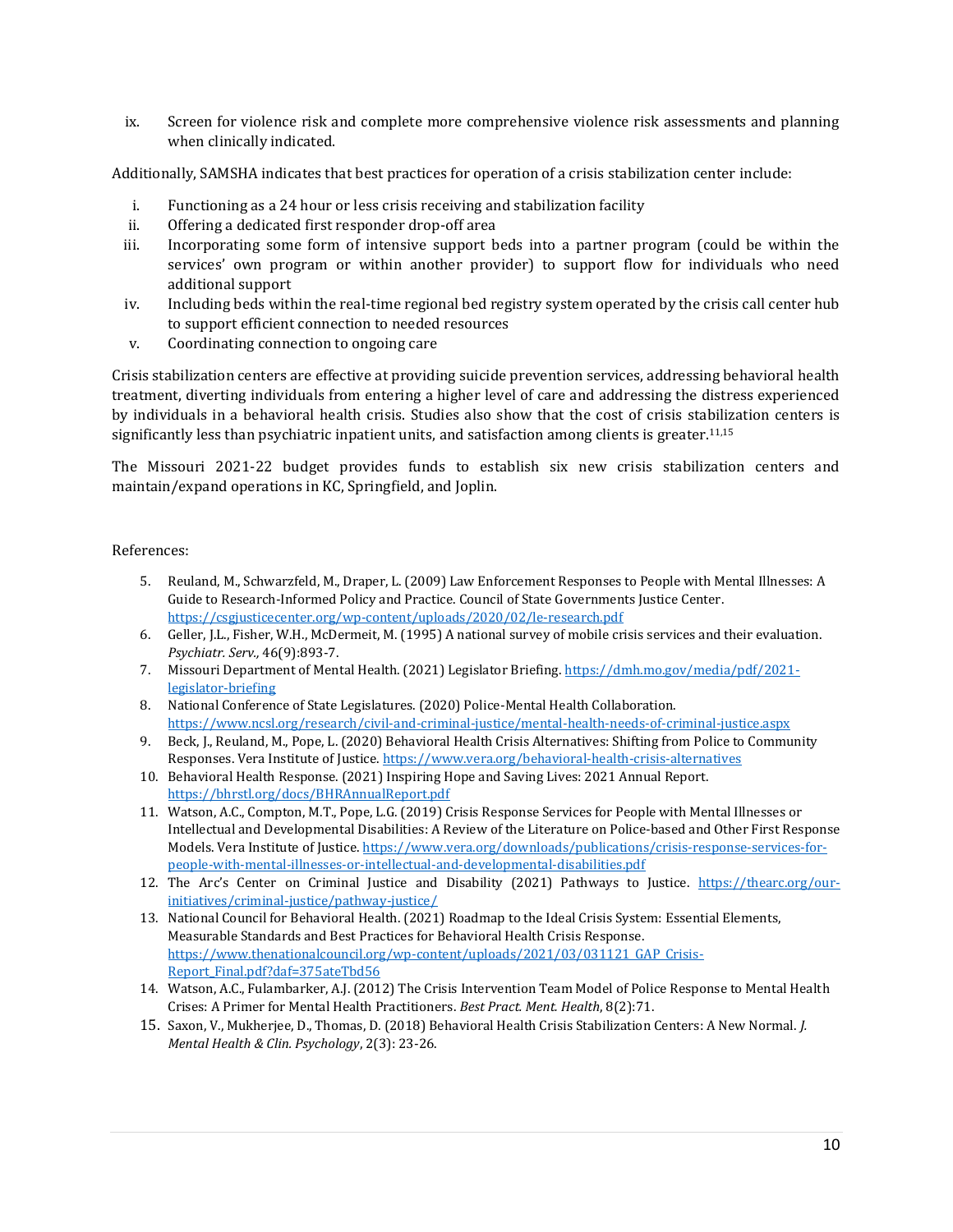# **Part III: State & National Legislative Trends**

# *Legislative Proposals in Missouri and Other States*

In the 2021 regular session, the Missouri House and Senate considered numerous pieces of legislation related to behavioral health. These proposals, and their outcomes, are listed in the table below.

| <b>Bill</b>   | <b>Description</b>                                                                                                                                                                                                                                                      | <b>Status</b>                                 |
|---------------|-------------------------------------------------------------------------------------------------------------------------------------------------------------------------------------------------------------------------------------------------------------------------|-----------------------------------------------|
| SB 80/HB 889  | Mental health parity                                                                                                                                                                                                                                                    | Passed (as provisions of HB 604)              |
| SB 173        | Removes restrictions to access<br>for any individual antipsychotic<br>medication for MO HealthNet<br>participants                                                                                                                                                       | Passed (as provisions of HB 432)              |
| SB 521        | Requires that those detained or<br>incarcerated in jails or prisons<br>are assessed for substance abuse<br>disorders, and that medication-<br>assisted treatment services,<br>including buprenorphine and<br>naltrexone, are available                                  | Passed (as provisions of SBs 53 &<br>60)      |
| SB 551        | Establishes the "Critical Incident<br><b>Stress Management Program"</b><br>within the Department of Public<br>Safety                                                                                                                                                    | Passed (as provisions of SBs 26,<br>53, & 60) |
| <b>SB 122</b> | Individuals accused of<br>committing an offense who have<br>been committed to the Director of<br>DMH for lack of mental fitness<br>accused shall remain in custody<br>until the Department determines<br>it is appropriate that they be<br>placed in the community      | Referred to committee                         |
| <b>HB 170</b> | Creates the crime of encouraging<br>a suicide attempt                                                                                                                                                                                                                   | Referred to committee                         |
| <b>HB 270</b> | Creates a grant program for<br>behavior crisis care centers                                                                                                                                                                                                             | Referred to committee                         |
| <b>HB</b> 304 | Enacts requirements relating to<br>suicide prevention education and<br>information                                                                                                                                                                                      | Referred to committee                         |
| <b>HB422</b>  | Establishes provisions relating to<br>civil actions for abuse, bullying,<br>or neglect of certain persons with<br>disabilities                                                                                                                                          | Referred to committee                         |
| <b>HB 537</b> | Requires the Department of<br>Social Services to apply for a<br>wavier from the Centers for<br>Medicare and Medicaid Services<br>in order to give MO HealthNet<br>coverage for mental health<br>services provided in residential<br>programs in psychiatric facilities. | Referred to committee                         |
| <b>HB751</b>  | Requires step therapy protocols<br>to be designed around peer-                                                                                                                                                                                                          | Hearing conducted                             |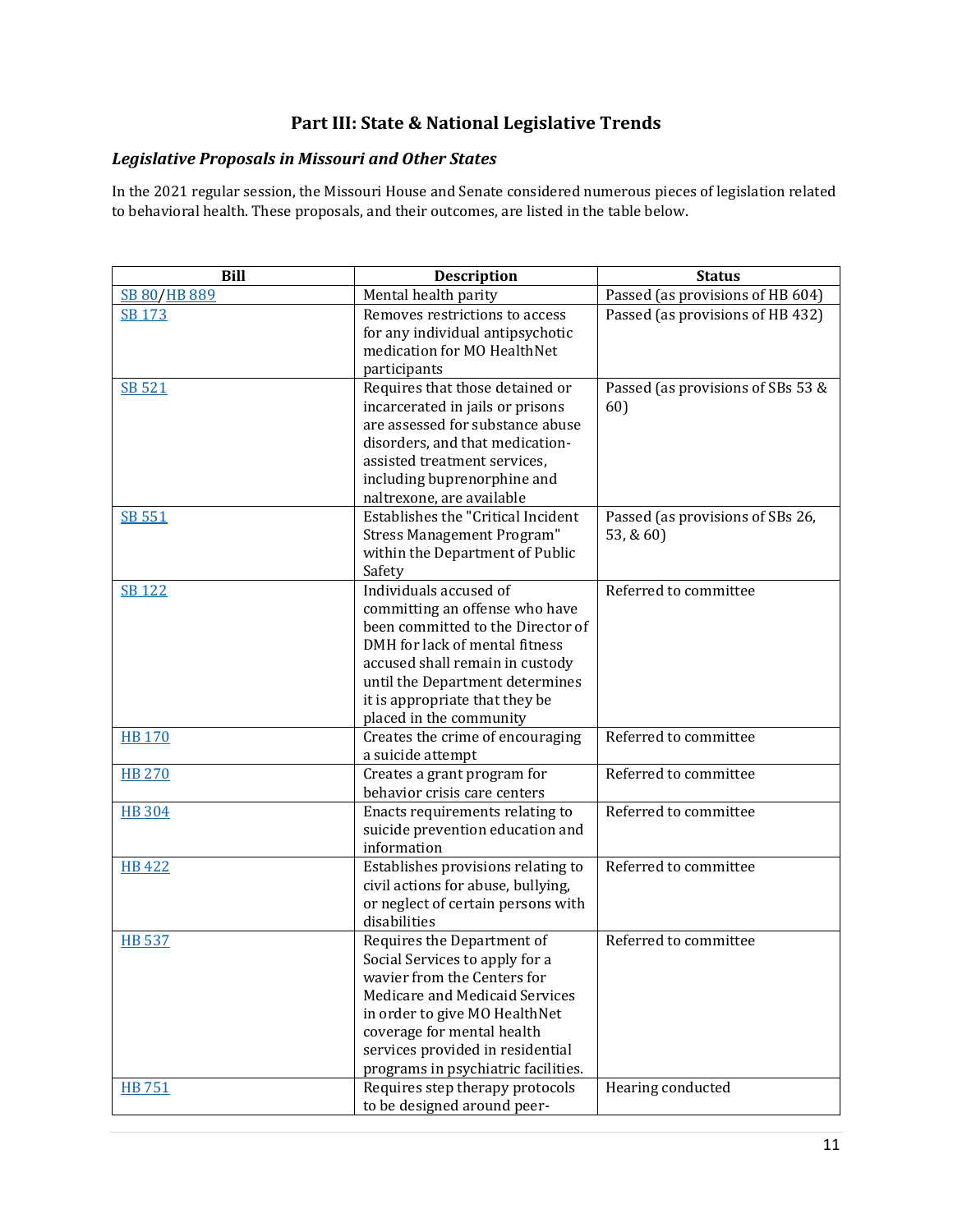|              | reviewed research or some other<br>process that includes feedback<br>from multidisciplinary experts. |                         |
|--------------|------------------------------------------------------------------------------------------------------|-------------------------|
|              | Modifies the powers and duties of                                                                    | Passed out of committee |
| <b>HB978</b> |                                                                                                      |                         |
|              | a guardian of an incapacitated                                                                       |                         |
|              | person                                                                                               |                         |
| HB 1011      | Provides funding for public                                                                          | Referred to committee   |
|              | schools to hire a school nurse and                                                                   |                         |
|              | a mental health professional                                                                         |                         |
|              |                                                                                                      |                         |
| HB 1244      | Allows a physician or pharmacist                                                                     | Referred to committee   |
|              | to alert a prescriber of a potential                                                                 |                         |
|              | increased risk of suicidal ideation                                                                  |                         |
|              | or behavior associated with a                                                                        |                         |
|              | drug, to counsel patients on how                                                                     |                         |
|              | to recognize symptoms, and to                                                                        |                         |
|              | provide the patient the number                                                                       |                         |
|              | for the national Suicide                                                                             |                         |
|              | Prevention Lifeline.                                                                                 |                         |

*Table 2. Legislative proposals relating to behavioral health in the 2021 Missouri General Assembly.*

Beyond these proposals and actions, the Department of Mental Health identifies several other areas of need with regards to behavioral health, including workforce training, recruitment, and retention; opioid overdoses; health services payment reform; state inpatient facility waitlists, staffing, and capacity; and services for uninsured individuals.<sup>7</sup>

Outside of Missouri, several states have considered legislation proposing the creation of a children's behavioral health system; allowing children to receive psychotherapy services without parental consent; requiring health insurance plans to provide coverage of specialty care for first episode psychosis treatment; requiring health education courses to include mental health information; and requiring behavioral health intervention training for educators and school staff; modifying insurance and behavioral health service compensation requirements; mandating de-escalation training for law enforcement and corrections officers; reducing barriers to entry for behavioral health professionals; considering expansion of mental health courts; prohibiting discredited medical practices; examining involuntary outpatient commitment requirements; and establishing peer support certifications.<sup>17</sup> For a comprehensive overview of these and other policy proposals, see NAMI's 2[019 report on trends in state mental health policy.](https://www.nami.org/Support-Education/Publications-Reports/Public-Policy-Reports/NAMI-State-Legislation-Report-Trends-in-State-Mental-Health-Policy-(2019)/NAMI-2019-State-Legislation-Report-FINAL.pdf)

# *National Legislative Approaches*

Nationwide, several other behavioral health-related legislative proposals have been considered in recent years. In 2020, the U.S. Congress passed the National Suicide Designation Act to establish a nationwide threedigit behavioral health crisis hotline; starting in 2022 users can call 988 to access behavioral health resources. Currently, calls made to the lifeline will be answered by the nearest available call center (this may be located in an adjacent state) or the national response center headquartered in New York City. States may, but are not required, to establish a surcharge fee to support these call centers and other response programs.<sup>16</sup>

Other Congressional proposals include [bills to establish and extend programs to coordinate and support](https://www.congress.gov/bill/116th-congress/house-bill/3180)  [services for infants, children, youth, and families who have experienced, or may experience, trauma;](https://www.congress.gov/bill/116th-congress/house-bill/3180) [support](https://www.congress.gov/bill/116th-congress/house-bill/1109)  [for school-based mental health services, including screening, treatment, and outreach programs;](https://www.congress.gov/bill/116th-congress/house-bill/1109) [requiring](https://www.congress.gov/bill/116th-congress/house-bill/3165)  [private health insurance plans that offer both medical and mental health coverage to prepare a comparative](https://www.congress.gov/bill/116th-congress/house-bill/3165)  [analysis of nonquantitative treatment limitations;](https://www.congress.gov/bill/116th-congress/house-bill/3165) and [establishing a loan repayment program for mental](https://www.congress.gov/bill/115th-congress/house-bill/6597)  [health professionals who work in designated workforce shortage areas.](https://www.congress.gov/bill/115th-congress/house-bill/6597)